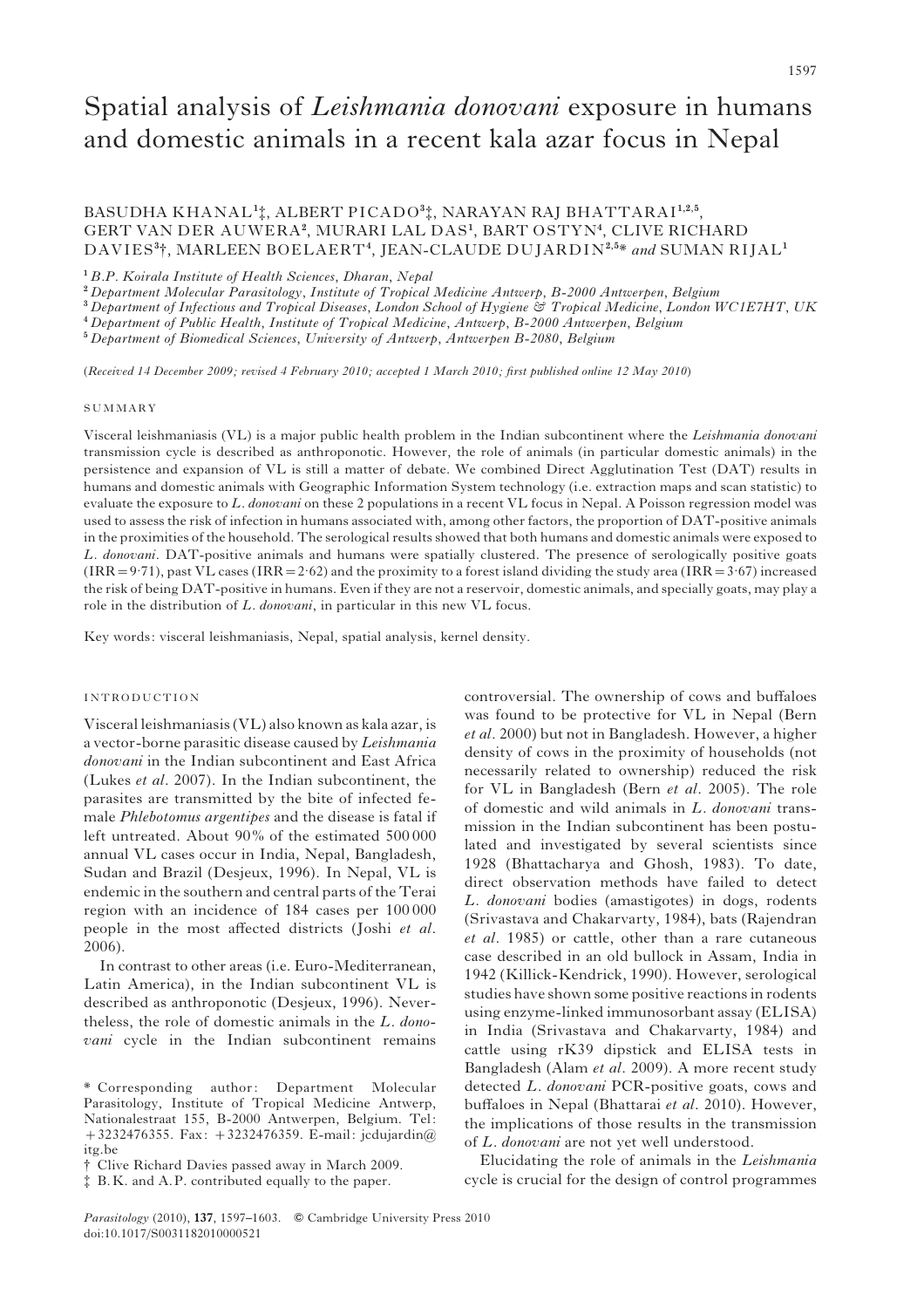for VL. The current strategy of early diagnosis and treatment of humans together with vector control in the Indian Subcontinent (Guerin et al. 2002) may not be optimal if animals play a significant role. Serological tools allow assessment of contact between L. donovani and human and animal populations and, since  $P$ , argentipes is the sole vector in the region (Pandey et al. 2008), they can also be used as a proxy measure for vector exposure. In this study we combined serological data in humans and domestic animals from a recent VL focus in Nepal and Geographic Information Systems (GIS) to evaluate the association between human and domestic animal exposure to L. donovani.

#### MATERIALS AND METHODS

#### Study site

The study was conducted in Dharan-17, a periurban ward of Dharan municipality in the VL endemic district of Sunsari in Nepal. Dharan-17 had 467 individuals (105 households) living in 2 populated areas physically separated by a forest island of 57 000 m<sup>2</sup> . Dharan-17 had an annual VL incidence rate of 1.61% based on VL cases from 2004 to 2006 (Rijal et al. 2010).

## Selection of participants

All individuals above 2 years of age, living in Dharan-17, were asked to provide a blood sample collected by finger prick in a Whatman #3 filter paper in November 2007. Filter papers were kept at  $-20$  °C until the serological test was carried out.

## Selection of domestic animals

In October 2007, blood from the jugular vein was collected from all goats, buffaloes and cows present in Dharan-17. In February 2008, samples from the same species were obtained in Dhankuta-3, a ward located 60 km from Dharan-17 in a non-endemic area for VL. Those samples were used as controls in the serological analyses. Blood samples were centrifuged at 3000 rpm for 10 min and the supernatant containing the serum was stored at  $-20$  °C until the serological test was carried out.

#### Direct agglutination test

The direct agglutination test (DAT) was used to assess L. donovani infection in humans and animals. DAT was performed as described elsewhere (Jacquet et al. 2006) using a freeze-dried antigen suspension of trypsin-treated, fixed and stained promastigotes of L. donovani (Institute of Tropical Medicine, Antwerp) prepared as described by el Harith et al. (1988). For humans, an eluate from filter paper was processed as described elsewhere (Bhattarai et al.

2009). For animals, sera were thawed and homogenized by gentle mixing: 1*m*l of serum was used to start the serial dilutions from 1 : 200 to 1 : 12 800. Human samples that agglutinated at a dilution of 1 : 1600 or higher were considered sero-positive (Bhattarai et al. 2009). In animals, the cut off was determined as the mean end-titre among control animals plus 2 standard deviations (Mukhtar et al. 2000).

# Data

The households in Dharan-17 and the limits of the forest dividing the ward were geo-referenced using a Global Positioning System (GPS) device in the field. The longitude and latitude coordinates of the households and forest limits were imported to ArcGIS 9.2 (ESRI, Redland, CA, USA) and projected (WGS\_1984\_UTM\_Zone\_45N). The area of interest, in which the analysis results are presented, was defined as a 50 meter buffer zone around the households in the ward. The total number of people and domestic animals with a DAT result per household were recorded. For the spatial analyses, only the results from goats are presented. The results on cows and buffaloes are available as additional material (available online only). Past history of VL, house structure and distance to the limits of the forest, identified as potential factors related to L. donovani infection, were also collected.

## Spatial exploration

Extraction maps, defined as the ratio of the Gaussian kernel density surfaces of DAT-positives to the total population at risk, were used to visually explore areas of excess risk of L. donovani exposure in Dharan-17 (Lawson and Williams, 1993). Kernel smoothing methods allow representation of point data (i.e. households) as a continuous surface by applying a kernel structure (i.e. Gaussian) and a smoothing parameter (aka bandwidth) to locations in a space (i.e. ward) (Bailey and Gatrell, 1995). Meaningful kernel density estimates require the selection of a correct bandwidth. The normal optimal method (Bowman and Azzalini, 1997) was applied to determine the bandwidths to be used in Dharan-17 for both human and domestic animal datasets. The same bandwidth for the numerator and denominator in the extraction maps was used as suggested by Kelsall and Diggle (1995).

In Dharan-17, edge-corrected kernel density maps of DAT-positive and total population at risk were created using the household locations weighted by the number of serologically positive and total individuals per household respectively. The bandwidths and the extraction maps were produced using the packages sm (Bowman and Azzalini, 2007) and spatstat (Baddeley and Turner, 2005) in R 2.9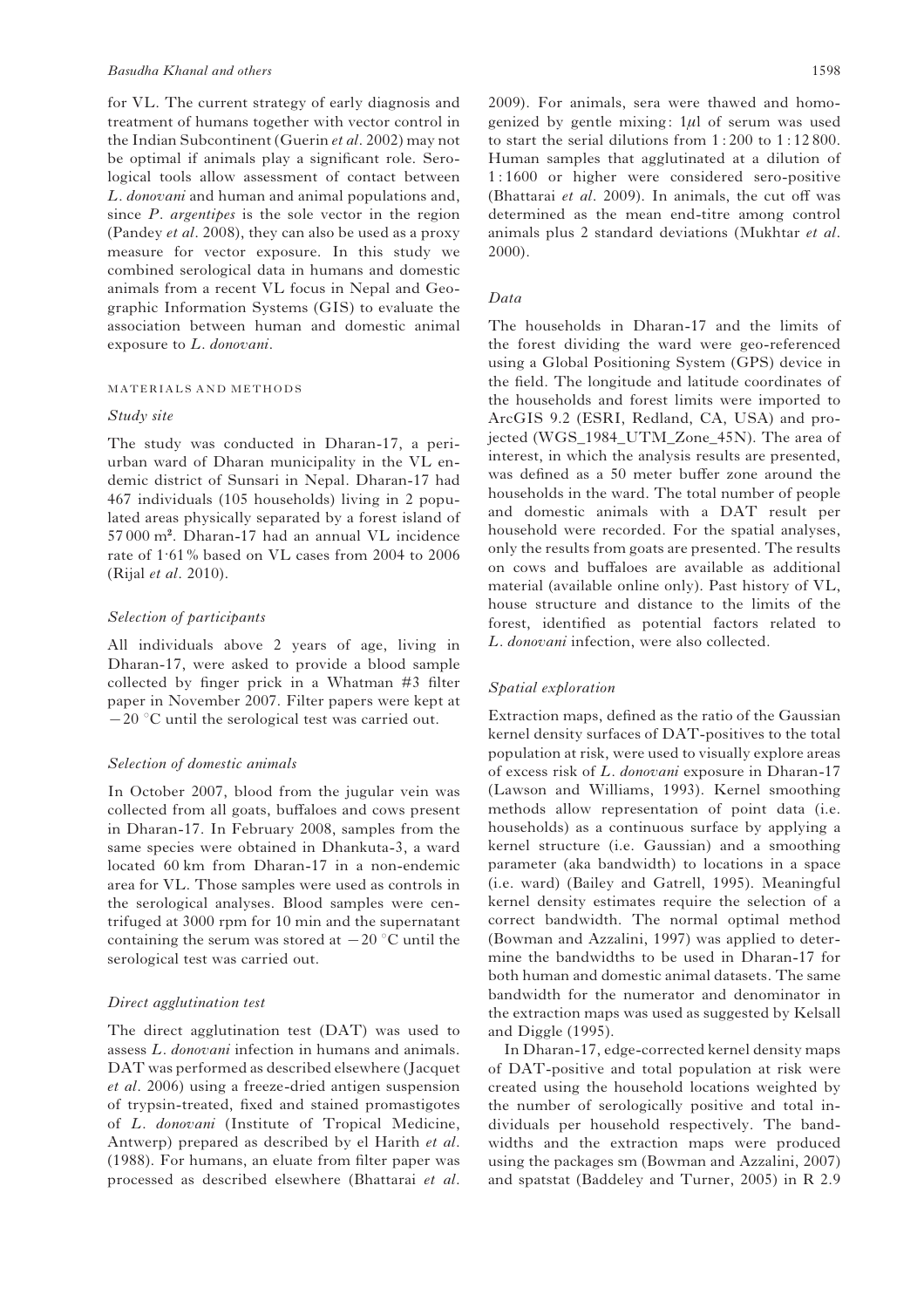software (www.R-project.org) respectively. The extraction maps obtained were represented using ArcGIS 9.2. An analogous methodology was used to create the extraction maps for goats, buffaloes and cows.

#### Spatial clustering

The spatial scan statistic was used to assess whether DAT-positive individuals (and domestic animals) were spatially clustered in Dharan-17. A discrete Poisson model was implemented in SaTScan version 8.0 (www.SaTScan.org) considering the number of DAT-positive and total individuals per household (people and domestic animals separately) (Kulldorff, 1997). The spatial scan statistic can detect spatial clusters by using a variable circular window size while controlling for the underlying population. The size of the circular windows was limited to 50% of the population at risk and 999 Monte Carlo simulations were used to assess the statistical significance of the spatial clusters detected. The risk associated to the spatial clusters is presented as the relative risk (RR), i.e. the ratio of estimated risks inside and outside the cluster. Further technical details and references on the methodology and software used are described elsewhere (Kulldorff, 2009).

#### Multivariate model

A Poisson regression model was used to investigate whether the presence of DAT-positive animals was associated with increased L. donovani seropositiviy in humans. The number of DAT-positive individuals per household was the response variable. The explanatory variables were the proportions of DATpositive animals (goats, cows and buffaloes) in the proximity or each household. These proportions were obtained from the corresponding goat, cow and buffalo extraction map and dichotomized taking 50% as cut-off value. Possible confounders for VL in the region where considered in the model (Bern et al. 2000, 2005; Schenkel et al. 2006; Bhattarai et al. 2010). The presence/absence of past VL cases per household, the type of household (i.e. mud vs other) and the household distance to the border of the forest island (i.e.  $< 50 \text{ m}$ , 50–100 m or  $> 100 \text{ m}$ ) were included as covariates. The total number of individuals in the household (for whom a DAT result was available) was considered as the total number of persons at risk per household. Robust variance estimates were used and the interactions among the different variables in the model were assessed using the Wald test. Variables with  $P < 0.1$  in the univariate analyses were included in the multivariate model. The results were presented as Incidence Rate Ratio (IRR) and their 95% Confidence intervals. Stata 10 (StataCorp LP, College Station, TX, USA) was used to fit the Poisson regression model.

#### Ethical aspects

Ethical clearance was obtained from the Ethical Committee of the B.P. Koirala Institute of Health Sciences (BPKIHS), Dharan, Nepal and the corresponding bodies at the Institute of Tropical Medicine Antwerp (ITM-A), Belgium and the London School of Hygiene and Tropical Medicine (LSHTM), UK. Written informed consent was obtained from individuals (or guardians for individuals less than 18 years old) and animal owners before including them in the study. International animal experimentation guidelines were followed.

## RESULTS

## DAT results in humans

In November 2007, 328 individuals from Dharan-17 (70% of the total population) provided a blood sample. The median age of the study population was 20 (range 2 to 73) years old and there were slightly more females (53%;  $n=174$ ) than males. The prevalence of L. donovani infection was  $16·1%$  (53/328). The individuals with a DAT titre  $\ge 1$ : 1600 had a median age of 22 years old (range 2 to 72) and 60% (32/53) of them were female. In the study population, 11 people were identified as past VL cases. All of them were relatively recent cases: 3 in 2004, 6 in 2005 and 2 in 2006 affecting mainly females (63%;  $n=7$ ). All past VL cases had a positive DAT result.

#### DAT results in animals

Blood was obtained from 143 goats, 22 buffaloes and 20 cows in Dharan-17; and 25 goats, 17 buffaloes and 21 cows in Dhankuta-3. The DAT results: number of animals per agglutination titre is presented in Table 1. The 63 control samples had, in general, low agglutination titres: 95. 2% (60/63) of them showed an end-titre  $\leq 1$ : 400 and only 1 animal – a buffalo – had a titre  $\geq 1$ : 1600. All goats (n=25) had a titre  $\leq 1$ : 400. The mean-titre + 2 standard deviations was 1 : 504 and 1 : 454 when considering all animals or only goats from the non-endemic ward. Therefore, animals with a titre  $\geq 1$  : 800 were considered DATpositive.

In Dharan-17,  $21.6\%$  (40/185) of the total number of animal samples were DAT-positive. A higher proportion of goats were serologically positive (23. 1%; 33/143) than buffaloes (22. 7%; 5/22) and cows (10. 0%; 2/20) (Table 1).

#### Spatial analysis

When DAT results for individuals and domestic animals were grouped per household  $(n=105)$ , 33 and 23 of them had at least 1 person or animal with a DAT-positive result respectively. Eight households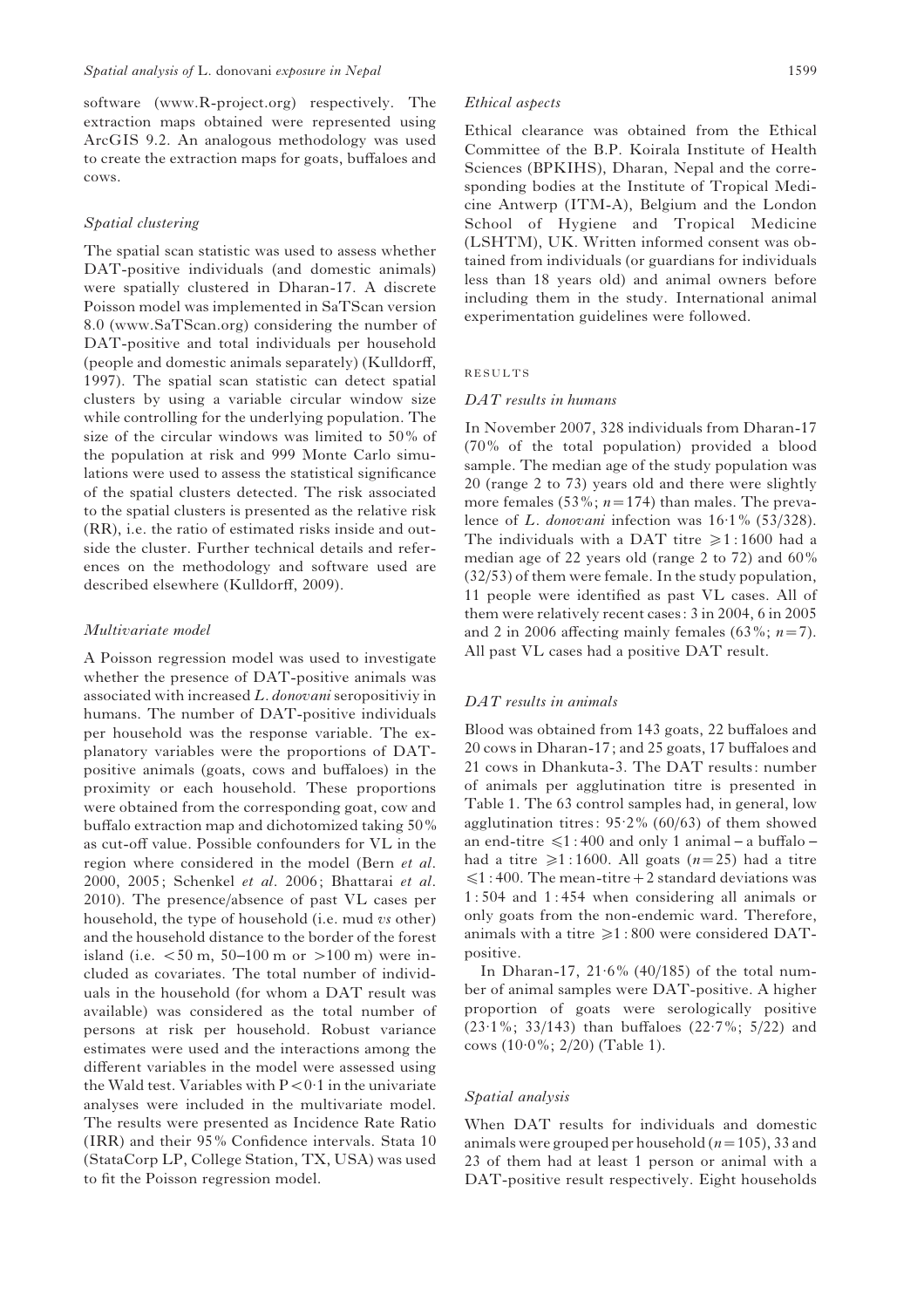| DAT<br>Titre    | Buffalo            |                     | $\cos$             |                     | Goat                |                     | Total animals       |                     |
|-----------------|--------------------|---------------------|--------------------|---------------------|---------------------|---------------------|---------------------|---------------------|
|                 | Dharan<br>$(n=22)$ | Control<br>$(n=17)$ | Dharan<br>$(n=20)$ | Control<br>$(n=21)$ | Dharan<br>$(n=143)$ | Control<br>$(n=25)$ | Dharan<br>$(n=185)$ | Control<br>$(n=63)$ |
| <1:200          |                    | 16                  |                    |                     | 20                  |                     | 23                  |                     |
| 1:200           | 10                 |                     | 15                 | 15                  | 61                  |                     | 86                  | 48                  |
| 1:400           |                    |                     |                    | 4                   | 29                  | 8                   | 36                  | 12                  |
| $1:800^{\rm a}$ |                    |                     |                    |                     | 15                  |                     | 20                  |                     |
| 1:1600          |                    |                     |                    |                     | 15                  |                     | 16                  |                     |
| 1:3200          |                    |                     |                    |                     |                     |                     |                     |                     |
| 1:6400          |                    |                     |                    |                     |                     |                     |                     |                     |
| 1:12800         | 0                  |                     |                    |                     |                     |                     |                     |                     |

Table 1. Agglutination of Leishmania donovani antigen by sera of buffaloes, cows, goats and all domestic animals from Dharan-17 and Dhankuta-3 (control samples) using the direct agglutination test (DAT) (The cut off used as serological Leishmania infection marker  $(21.800)$  is identified with a dotted line in the table.)

Cut off for DAT in animals.



Fig. 1. Map of households in Dharan-17 and the extraction maps presenting the excess risk areas (colour gradient) of DAT-positive individuals (A) and DAT-positive goats (B) using a bandwidth of 46 and 44 meters respectively. The spatial clusters of DAT-positive individuals and goats detected by SaTScan are also presented as green and blue circles in maps A and B respectively.

had both serologically positive individuals and animals and 52 households, 8 of them owning domestic animals, have only negative results. The extraction maps used to spatially extrapolate the household data were built using bandwidth values of 46 meters

for individuals (Fig. 1A), 44 for goats (Fig. 1B) and 38 meters for cows and buffaloes respectively as determined by the normal optimal method. The excess risk areas (in red) for DAT-positive individuals were mainly located around the forest island that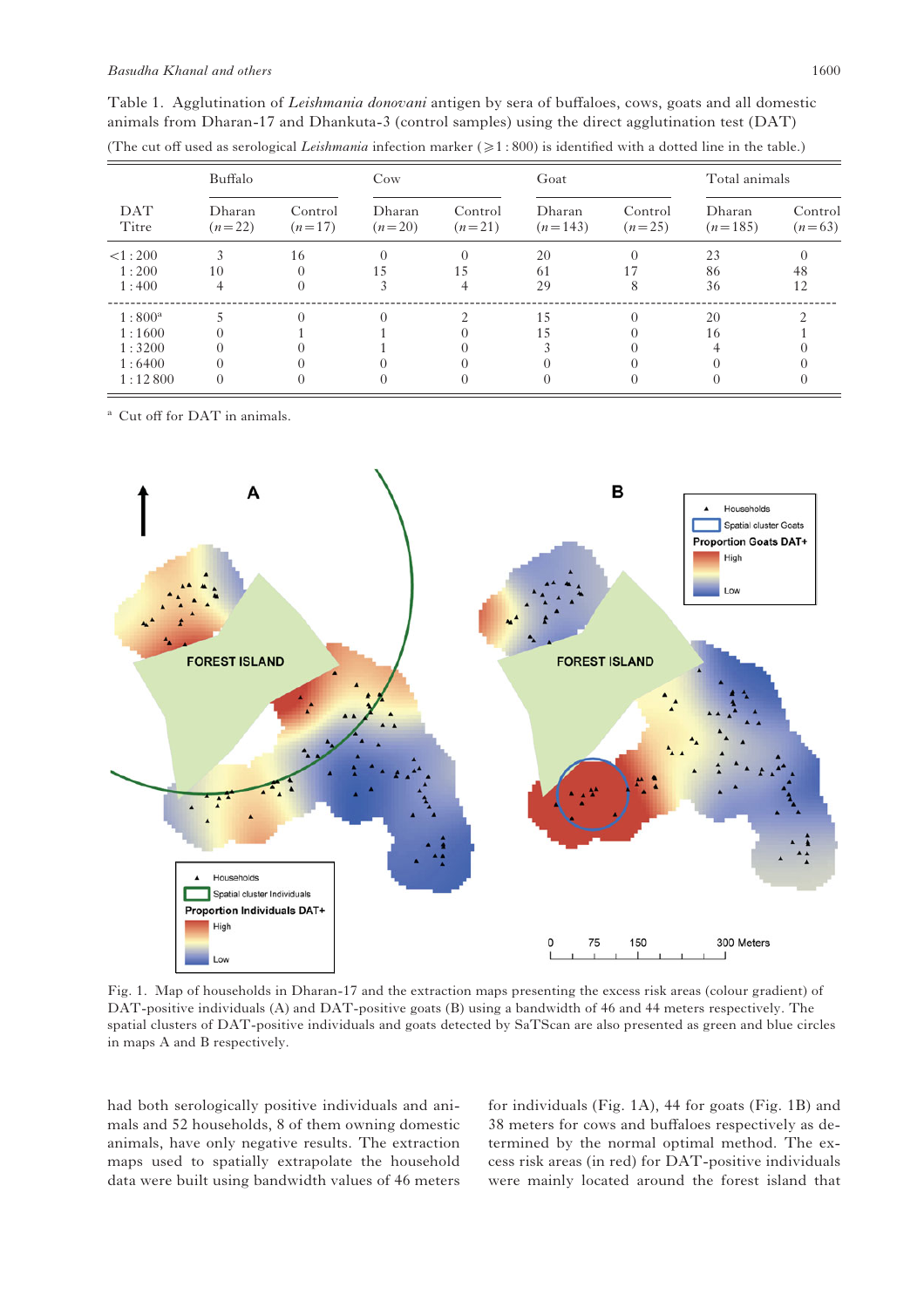divides the ward. A high proportion of DATpositive goats were localized in the southern part of the forest. It was in that same area where SaTScan identified a spatial cluster (circle in blue) involving 8 households which had a higher proportion  $(RR = 4.1)$  of serologically positive goats compared to the households outside the cluster. The cluster was borderline statistically significant  $(P=0.054)$ . The spatial cluster identified for humans (circle in green) was much larger and involved 38 households from both sides of the forest with higher risk  $(RR = 3.0)$  $P=0.028$ ) of having DAT-positive individuals. See the additional material presented in the Online version only for the results of cows and buffaloes.

Based on the univariate analyses, the presence of past VL cases in the household  $(P < 0.001)$ , the proportion of DAT-positive buffaloes  $(P=0.010)$ and goats  $(P=0.063)$  and the distance to the forest  $(P=0.034)$  were included as covariates in the multivariate mode. The final Poisson regression model showed that being close to serologically positive goats (proportion of DAT-positive goats  $>50\%$ ) was strongly associated to an increased number of DATpositive individuals in the household  $\text{(IRR=9.71)}$ , 95% CI: 4.99 18.92). Similarly, but with a lower IRR, the presence of past VL cases in the house  $(IRR = 2.62, 95\% CI: 1.46; 4.70)$  and being less than 50 meters (IRR =  $3.67$ ,  $95\%$  CI: 1.54;  $8.73$ ) or between 50 and 100 meters (IRR =  $2.74$ ,  $95\%$  CI:  $1.09$ ; 6. 90) to the forest were also associated to a higher number of DAT-positive individuals. The interaction term between proportion of DAT-positive goats and distance to the forest was statistically significant ( $P < 0.05$  by Wald test) and was kept in the final model. The variable on DAT-positive buffaloes was not statistically significant and therefore removed from the final multivariate model.

## DISCUSSION

Almost 22% of the domestic animals sampled in Dharan-17 had a significant level of L. donovani antibodies as their serum agglutinated at a titre of 1 : 800 or above. All 3 species tested positive to DAT: buffaloes, cows – which were also found to be L. donovani positive in Bangladesh (Alam et al. 2009) – and specially goats – which have been linked to Leishmania transmission in Kenya (Williams et al. 1991). The cut off used in animals was lower than that  $(1:3200)$  applied in a similar study in Sudan (Mukhtar et al. 2000) and to detect L. donovani infection in humans in a previous study in Nepal (Schenkel et al. 2006). However, it was based on animal samples from a non-VL area in Nepal and was higher than that used to diagnose canine leishmaniasis (Oskam et al. 1996). Even if a more stringent cut-off had been applied (i.e. 1 : 1600) 10. 8% (20/185) of animals would be considered positive which is similar to the prevalence found in people living in VL

endemic villages in Nepal: 9.1% (Rijal et al. 2010) but 6 points below the prevalence in humans in Dharan-17. The fact that a significant number of animals  $-16\%$  of the goats – from the same group were PCR positive to a Leishmania specific test (Bhattarai et al. 2010) reduces the risk that the DATpositive results reported here were due to crossreactivity with other trypanosomatids (Mahmoud and Elmalik, 1977).

The spatial distribution of DAT-positive individuals and goats did not overlap perfectly but were spatially clustered at the border of the forest island dividing the study area as shown by the extraction maps and the SaTScan statistic results. This spatial aggregation was already observed by Bhattarai et al. (2010), when PCR results were analysed in the same population, and was confirmed by the Poisson regression model that identified proximity to the forest island as a factor increasing the proportion of L. donovani-infected individuals. Interestingly, proximity to the forest interacted with the proportion of DAT-positive goats suggesting that there is a ' synergy' between positive animals and proximity to the forest, which increases the risk of having DATpositive individuals by a factor of 9. 71 (compared to an IRR of 2. 62 associated to past VL cases). Our results contrast to some extent with the protection effect associated with the high density of cows in the proximity of households described in Bangladesh (Bern et al. 2000). However, our study used a different end-point (i.e. infection in humans and animals vs VL) and analysed the L. donovani infection epidemiology in a particular setting (i.e. recent periurban VL focus). The increased risk of VL related to goats, compared to the rest of the domestic animals, was also reported by Bhattarai et al. (2010) when the same samples were analysed by PCR. However, any interpretation of the results should take into account that the number of samples collected per species was unbalanced. Goats represented 77% (143/185) of the total animal samples in Dharan-17.

The serological results presented in this study are insufficient to infer any claims about infection establishment, let alone infectivity, and the possible role of domestic animals as reservoirs of L. donovani. However, they indicate that, at least in Dharan-17, domestic animals are in contact with L. donovani and have a significant role in the spatial distribution of the parasite and thus on the risk of infection in humans, by attracting infected P. argentipes. The role of domestic animals, especially goats, in the L. donovani cycle and distribution should be reassessed as it could have an impact on the effectiveness of the current VL control strategy in the region.

#### ACKNOWLEDGEMENTS

We thank Dr Ganesh Prasad Regmi from the Veterinary Department of Panmara, Dharan Tikaram Khatri,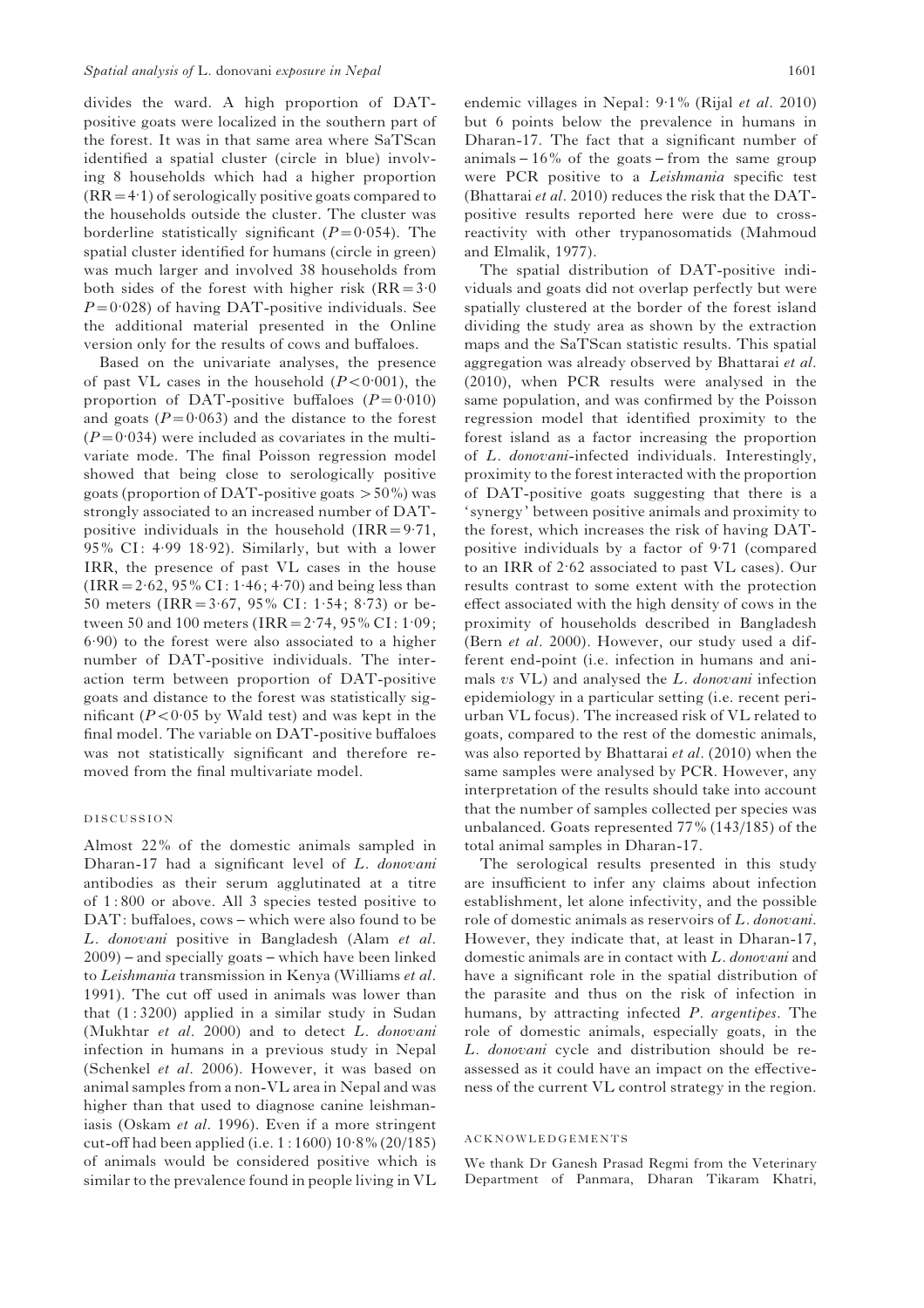Ram Bahadur Lama and Thule from Dharan-17. We also thank Mr Surendra Uranw who supervised the blood collection and Mr Ganesh Prasad Sah and Mrs Ichchha Ghale who performed the DAT analyses. Finally, we would like to thank the people from Dharan-17 and Dhankuta-3.

#### FINANCIAL SUPPORT

The work was financially supported by EU-funded INCO-DEV KALANET project (EU contract no 015374).

## REFERENCES

- Alam, M., Khan, G. M., Ghosh, D., Mondal, D., Jamlil, K. M. and Haque, R. (2009). A pilot study to investigate animal reservoir of Kala-azar – are cattle a reservoir for Kala-azar in Bangladesh ?, Fourth World Congress on Leishmaniasis, Lucknow, India, p. 269.
- Baddeley, A. and Turner, R. (2005). Spatstat: an R package for analyzing spatial point patterns. Journal of Statistical Software 12, 1–42.
- Bailey, T. C. and Gatrell, A. C. (1995). Interactive Spatial Data Analysis. John Wiley & Sons, New York, USA.
- Bern, C., Joshi, A. B., Jha, S. N., Das, M. L., Hightower, A., Thakur, G. D. and Bista, M. B. (2000). Factors associated with visceral leishmaniasis in Nepal: bed-net use is strongly protective. American Journal of Tropical Medicine and Hygiene 63, 184–188.
- Bern, C., A. Hightower, W., Chowdhury, R., Ali, M., Amann, J., Wagatsuma, Y., Haque, R., Kurkjian, K., Vaz, L. E., Begum, M., Akter, T., Cetre-Sossah, C. B., Ahluwalia, I. B., Dotson, E., Secor, W. E., Breiman, R. F. and Maguire, J. H. (2005). Risk factors for kala-azar in Bangladesh. Emerging Infectious Diseases 11, 655–662.
- Bhattacharya, A. and Ghosh, T. N. (1983). A search for Leishmania in vertebrates from kala-azar-affected areas of Bihar, India. Transactions of the Royal Society of Tropical Medicine and Hygiene 77, 874–875.
- Bhattarai, N. R., Van der Auwera, G., Khanal, B., De Doncker, S., Rijal, S., Das, M. L., Uranw, S., Ostyn, B., Praet, N., Speybroeck, N., Picado, A., Davies, C., Boelaert, M. and Dujardin, J. C. (2009). PCR and direct agglutination as Leishmania infection markers among healthy Nepalese subjects living in areas endemic for Kala-Azar. Tropical Medicine & International Health 14, 404–411.
- Bhattarai, N. R., Van der Auwera, G., Rijal, S., Picado, A., Speybroeck, N., Khanal, B., De Doncker, S., Das, M. L., Ostyn, B., Davies, C., Coosemans, M., Berkvens, D., Boelaert, M. and Dujardin, J. C. (2010). Domestic animals and epidemiology of visceral leishmaniasis, Nepal. Emerging Infectious Diseases 16, 231–237.
- Bowman, A. and Azzalini, A. (1997). Applied Smoothing Techniques for Data Analysis: the Kernel Approach with S-PLUS Illustrations. Oxford University Press Inc., New York, USA.
- Bowman, A. and Azzalini, A. (2007). R package 'sm': nonparametric smoothing methods (version 2.2) computer program, version By Bowman, A. and Azzalini, A. http://www.stats.gla.ac.uk/~adrian/sm
- Desjeux, P. (1996). Leishmaniasis. Public health aspects and control. Clinics in Dermatology 14, 417–423.
- el Harith, A., Kolk, A. H., Leeuwenburg, J., Muigai, R., Huigen, E., Jelsma, T. and Kager, P. A. (1988). Improvement of a direct agglutination test for field studies of visceral leishmaniasis. Journal of Clinical Microbiology 26, 1321–1325.
- Guerin, P. J., Olliaro, P., Sundar, S., Boelaert, M., Croft, S. L., Desjeux, P., Wasunna, M. K. and Bryceson, A. D. (2002). Visceral leishmaniasis: current status of control, diagnosis, and treatment, and a proposed research and development agenda. Lancet Infectious Diseases 2, 494–501.
- Jacquet, D., Boelaert, M., Seaman, J., Rijal, S., Sundar, S., Menten, J. and Magnus, E. (2006). Comparative evaluation of freeze-dried and liquid antigens in the direct agglutination test for serodiagnosis of visceral leishmaniasis (ITMA-DAT/VL). Tropical Medicine & International Health 11, 1777–1784.
- Joshi, D. D., Sharma, M. and Bhandari, S. (2006). Visceral leishmaniasis in Nepal during 1980-2006. Journal of Communicable Diseases 38, 139–148.
- Kelsall, J. E. and Diggle, P. J. (1995). Non-parametric estimation of spatial variation in relative risk. Statistics in Medicine 14, 2335–2342.
- Killick-Kendrick, R. (1990). Are cattle a reservoir host of kala-azar in India ? Transactions of the Royal Society of Tropical Medicine and Hygiene 84, 754.
- Kulldorff, M. A. (1997). Spatial scan statistic. Communications in Statistics : Theory and Methods 26, 1481–1496.
- Kulldorff, M. A. (2009). SaTScan User Guide Computer Program, version By Kulldorff, M. A. http://www. satscan.org/techdoc.html
- Lawson, A. B. and Williams, F. L. (1993). Applications of extraction mapping in environmental epidemiology. Statistics in Medicine 12, 1249–1258.
- Lukes, J., Mauricio, I. L., Schonian, G., Dujardin, J. C., Soteriadou, K., Dedet, J. P., Kuhls, K., Tintaya, K. W., Jirku, M., Chocholova, E., Haralambous, C., Pratlong, F., Obornik, M., Horak, A., Ayala, F. J. and Miles, M. A. (2007). Evolutionary and geographical history of the Leishmania donovani complex with a revision of current taxonomy. Proceedings of the National Academy of Sciences, USA 104, 9375–9380.
- Mahmoud, M. M. and Elmalik, K. H. (1977). Trypanosomiasis:goats as a possible reservoir of Trypanosoma congolense in the Republic of the Sudan. Tropical Animal Health and Production 9, 167–170.
- Mukhtar, M. M., Sharief, A. H., el Saffi, S. H., Harith, A. E., Higazzi, T. B., Adam, A. M. and Abdalla, H. S. (2000). Detection of antibodies to Leishmania donovani in animals in a kala-azar endemic region in eastern Sudan: a preliminary report. Transactions of the Royal Society of Tropical Medicine and Hygiene  $94, 33-36$ .
- Oskam, L., Slappendel, R. J., Beijer, E. G., Kroon, N. C., van Ingen, C. W., Ozensoy, S., Ozbel, Y. and Terpstra, W. J. (1996). Dog-DAT: a direct agglutination test using stabilized, freeze-dried antigen for the serodiagnosis of canine visceral leishmaniasis.